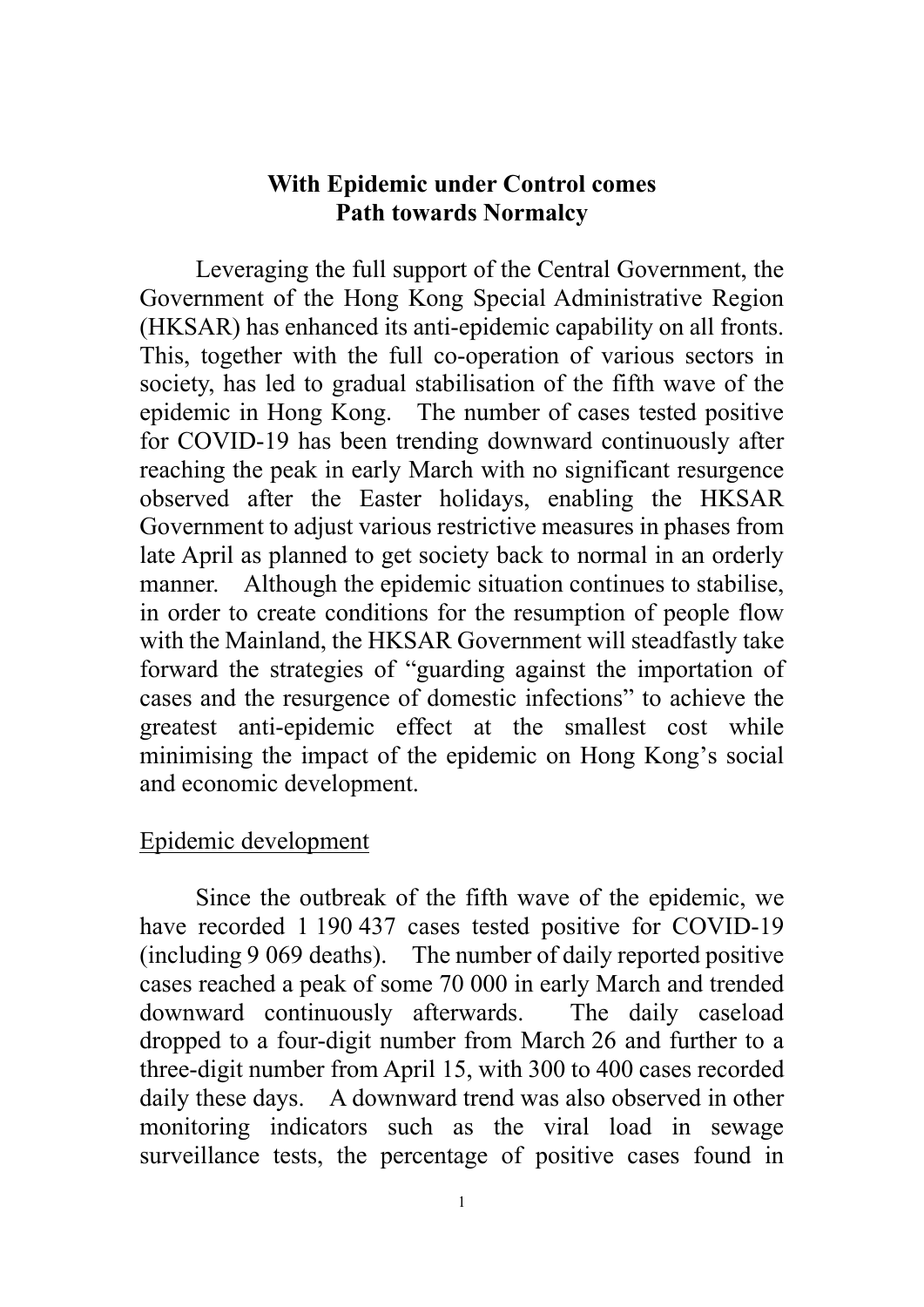restriction-testing declaration operations and the percentage of positive cases in tests conducted at the community level.

Elderly persons have been particularly hard hit by this wave of the epidemic. Among the death cases reported thus far, the median age is 86. Over 90% of the cases are people aged 65 or above. Over 50% are residential care home residents; over 90% are patients with known chronic diseases; and over 70% have not received any COVID-19 vaccine.

# Continuing with the strategy of "three reductions, three focuses and one priority"

In the past month, the inter-departmental Steering Committee cum Command Centre chaired by me continued to closely monitor the epidemic development and, on the advice of the Mainland experts, implement in a full-fledged manner the strategy of "three reductions, three focuses and one priority", namely reducing infections, severe cases and deaths, adopting more precise, stronger and more targeted measures on certain groups of people, premises and areas, and according priority to supporting the elderly.

Having learnt from the painful experience, the HKSAR Government, together with the Hospital Authority and various sectors of the community, worked doubly hard over the past few months to make good use of the Central Government's support and integrate Chinese and Western medicines in treatment in order to strengthen protection for the elderly. A dedicated task force led by the Permanent Secretary for Labour and Welfare was set up to rationalise the implementation of anti-epidemic measures to protect residents at elderly care homes. As a case in point, the holding centre located at the Kai Tak Cruise Terminal came into service in early April to provide some 1 200 beds for the elderly. Healthcare workers from the Western and Chinese medicine disciplines of two universities, two non-governmental welfare organisations and a private healthcare group, as well as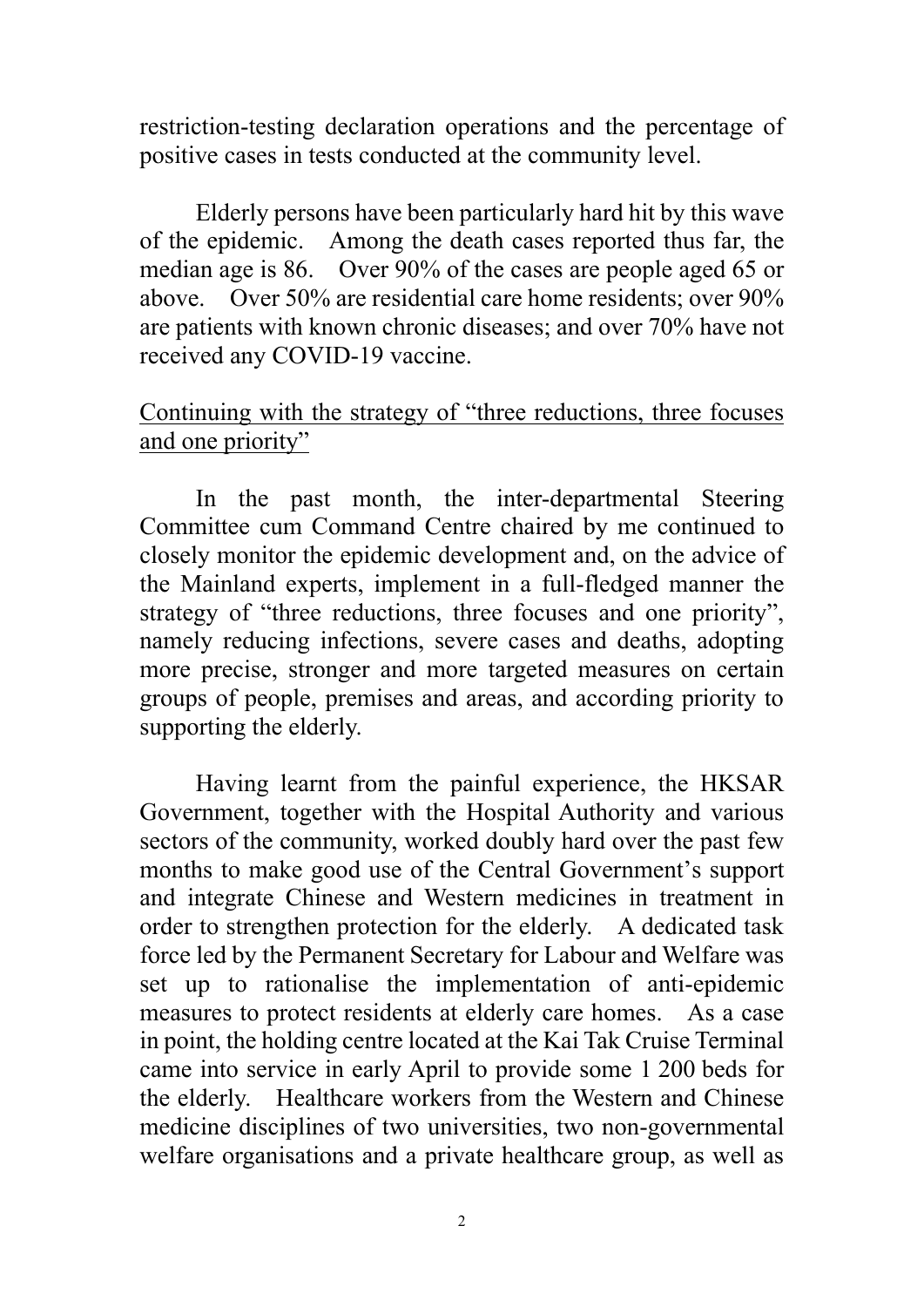Mainland care workers employed directly by the Social Welfare Department, are working in concert to provide comprehensive care for the infected elderly at the centre. This is an excellent example of medical-social collaboration and public-private partnership to enhance the capability in the admission and treatment of patients.

### Three-day city-wide rapid antigen test (RAT) exercise

With the strong support of the Central Government in medical supplies, the HKSAR Government successfully distributed 3 million anti-epidemic service bags to more than 2.7 million households in Hong Kong in the first week of April. Later on, it initiated a three-day city-wide RAT exercise, calling on members of the public to conduct daily tests for three consecutive days from April 8 to 10 using the RAT kits in the antiepidemic service bags and report positive results to the online declaration system of the Centre for Health Protection. With favourable response from the public, the exercise has largely achieved its three objectives, namely having a better grasp of the local infection situation, identifying in the community more silent transmission chains to arrange for those infected appropriate isolation and treatment, and enabling the public to familiarise themselves with the use of RATs so as to raise their anti-epidemic awareness.

As the vaccination rate of the elderly has yet to reach a satisfactory level, it is necessary to further encourage the elderly to monitor their own health condition regularly such that early appropriate treatment can be arranged for them once they are found to be infected. The HKSAR Government has provided free COVID-19 nucleic acid testing service for all the elderly aged 70 or above at the community testing centres and mobile specimen collection stations since early April, and distributed free RAT kits to the elderly through various channels (including District Health Centres, District Health Centre Expresses and Elderly Health Centres) since April 19 until the end of May.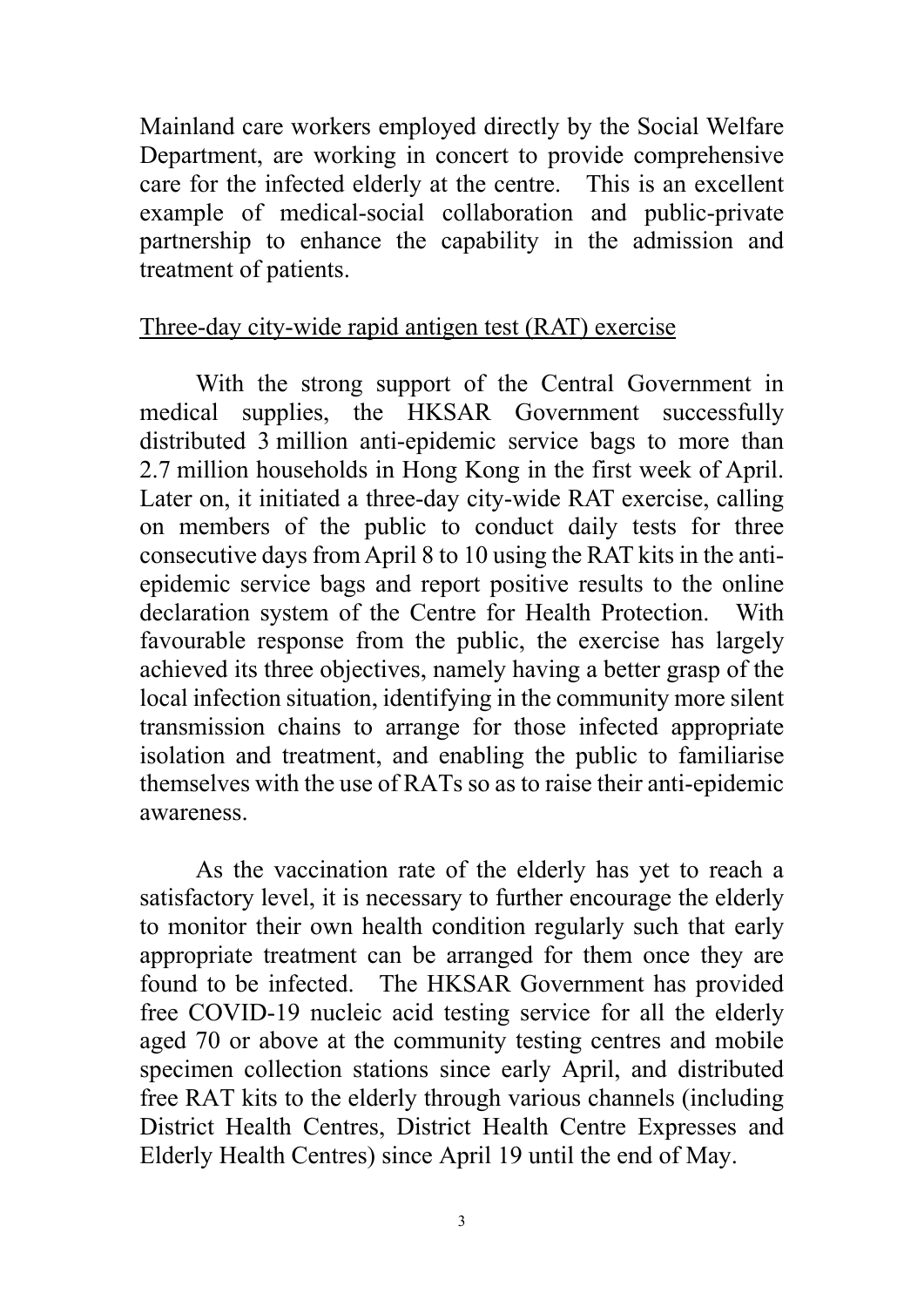#### Return to normalcy gradually

With the local infection situation having stabilised, the HKSAR Government has proceeded to implement the various measures announced by me on March 21 as planned to resume social and economic activities in a gradual, orderly and riskcontrolled manner:

- (a) schools resumed face-to-face classes in phases from April 19. In order to keep the school environment hygienic and better safeguard the health of teachers and students, besides requiring schools to take adequate protective measures, the HKSAR Government for the time being also requires all teachers, school staff and students to conduct an RAT every day and allow only those with a negative result to go to school;
- (b) this year's Hong Kong Diploma of Secondary Education Examination commenced on April 22 as scheduled. To ensure that the 50 000-odd candidates can take the examination in a safe environment, the HKSAR Government, jointly with the Hong Kong Examinations and Assessment Authority and the school sector, has strengthened precautionary measures and compressed the examination timetable to three weeks. All candidates and examination personnel are required to conduct an RAT before the examination every day and only those with a negative result can enter the normal examination centres. The HKSAR Government has also set up a special examination centre at the Penny's Bay Community Isolation Facility for candidates undergoing compulsory quarantine and candidates confirmed with COVID-19 to sit for the examination;
- (c) the first-phase relaxation of the social distancing measures started on April 21 meeting the keen demand of members of the public and various trade sectors. Dinnertime dine-in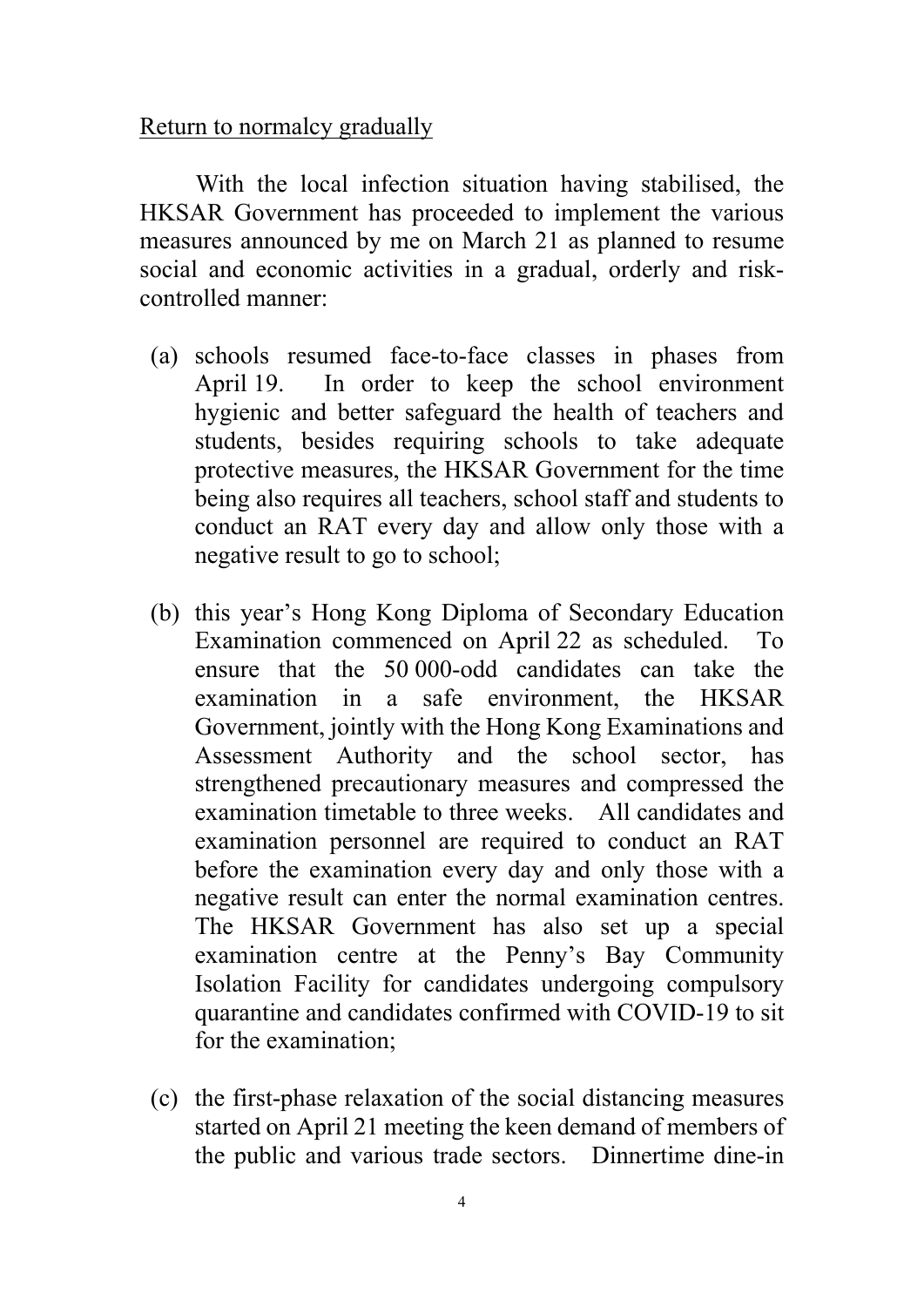services are allowed to resume at catering premises (and staff members are required to conduct an RAT every three days); most previously closed premises (i.e. indoor and outdoor venues of sports premises, fitness centres, beauty parlours and massage establishments, places of public entertainment (including cinemas), places of amusement, amusement game centres, event premises and religious premises) are allowed to re-open; local group tours with no more than 30 persons are allowed to resume (and if all tour participants have conducted an RAT before tour activities commence on the day, the number of participants allowed will be relaxed to 100); the number of persons allowed in group gatherings in public places is raised from two to four; and the restriction on multi-household gathering (i.e. prohibition of gatherings in private places involving more than two households) is lifted; and

(d) the place-specific flight suspension mechanism for nine countries was lifted with effect from April 1. While the boarding, quarantine and testing arrangements for Hong Kong residents (HKRs) who have stayed in overseas places have been rationalised on the premise of continuously guarding against importation of cases, the HKSAR Government has announced that non-HKRs be allowed to enter Hong Kong from overseas places and that the routespecific flight suspension mechanism be suitably adjusted with effect from May 1.

### Latest vaccination situation

Boosting the vaccination rate remains one of the important means for the HKSAR Government to fight the virus. Over 90% of people aged 12 or above have received the first dose of COVID-19 vaccine while the percentage of those having received the second dose will soon reach 90%. Yet, the first-dose vaccination rate for children aged 3 to 11 and that for elderly persons aged 70 or above have only reached 60% and 70%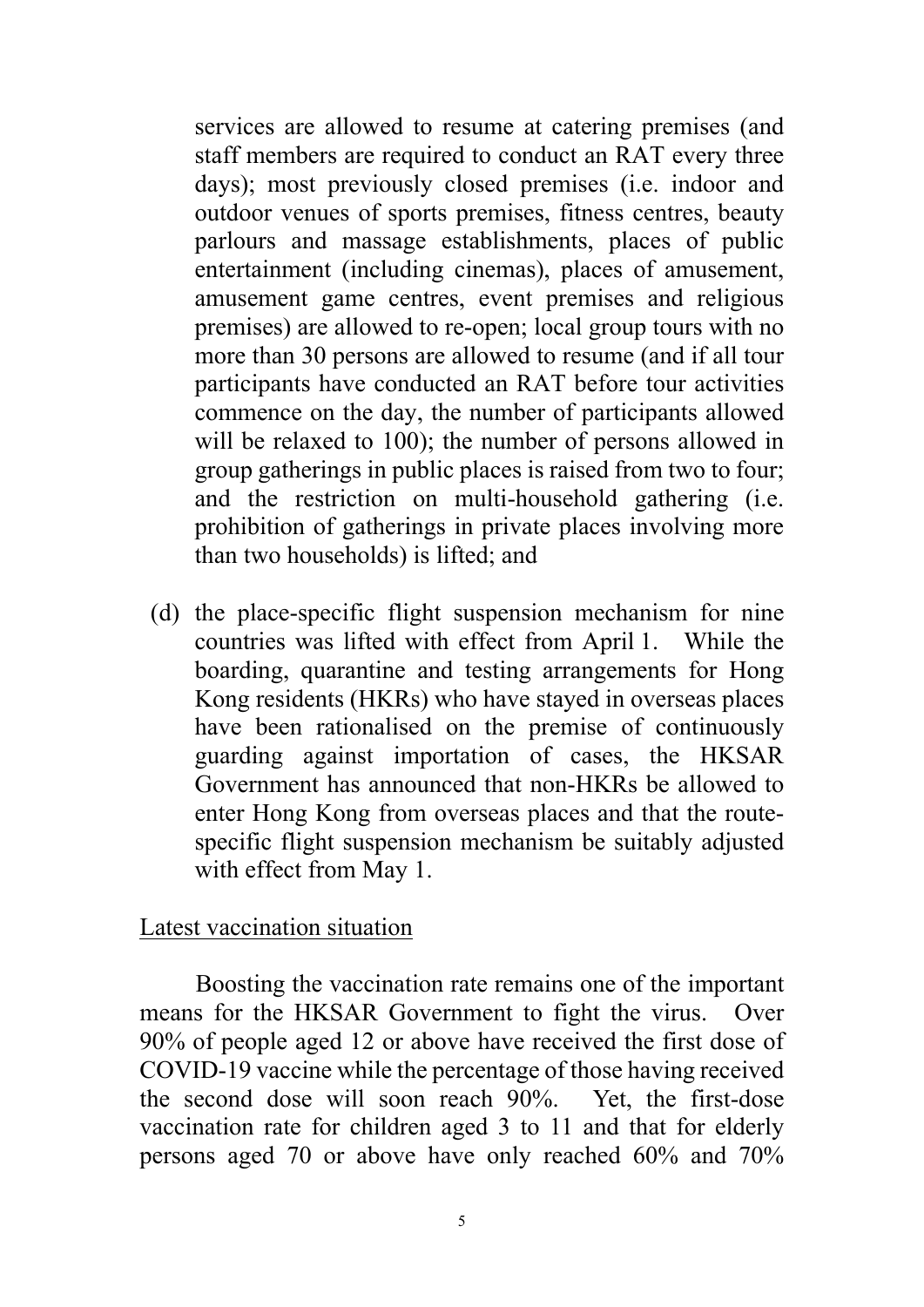respectively, far lower than those of other age groups. The HKSAR Government will continue to further boost the vaccination rates of children and the elderly as a matter of priority. For instance, the Home Vaccination Service was launched on April 26 such that outreach teams can provide doorto-door vaccination service for registered unvaccinated elderly persons aged 70 or above and persons with impaired mobility due to illness or physical disability; a new stage of outreach vaccination service has been rolled out to boost the first-dose vaccination rate at residential care homes from the current rate of over 70% to 90% as soon as possible; diverse and convenient channels have been made available for children to receive vaccination; and the Vaccine Pass will continue to be strictly implemented, requiring all the people entering relevant premises to have received two and three vaccine doses with effect from the end of April and the end of May respectively.

The other major anti-epidemic and related measures introduced are tabulated below in the chronological order:

| Date             | Event                                                                                                                                                                                                                                                                                       |
|------------------|---------------------------------------------------------------------------------------------------------------------------------------------------------------------------------------------------------------------------------------------------------------------------------------------|
| April 2          | The HKSAR Government, together with over<br>10 000 volunteers, started distributing anti-<br>epidemic service bags to all households, and from<br>April 7 to April 13, set up 89 distribution points<br>for collection of anti-epidemic service bags in<br>different districts of Hong Kong |
| April 7          | The fifth batch of Mainland epidemic prevention<br>and control experts sent by the Central<br>Government arrived in Hong Kong                                                                                                                                                               |
| April 8 to<br>10 | The HKSAR Government appealed to all<br>members of the public to conduct daily RATs for<br>three consecutive days and report positive results<br>within 24 hours                                                                                                                            |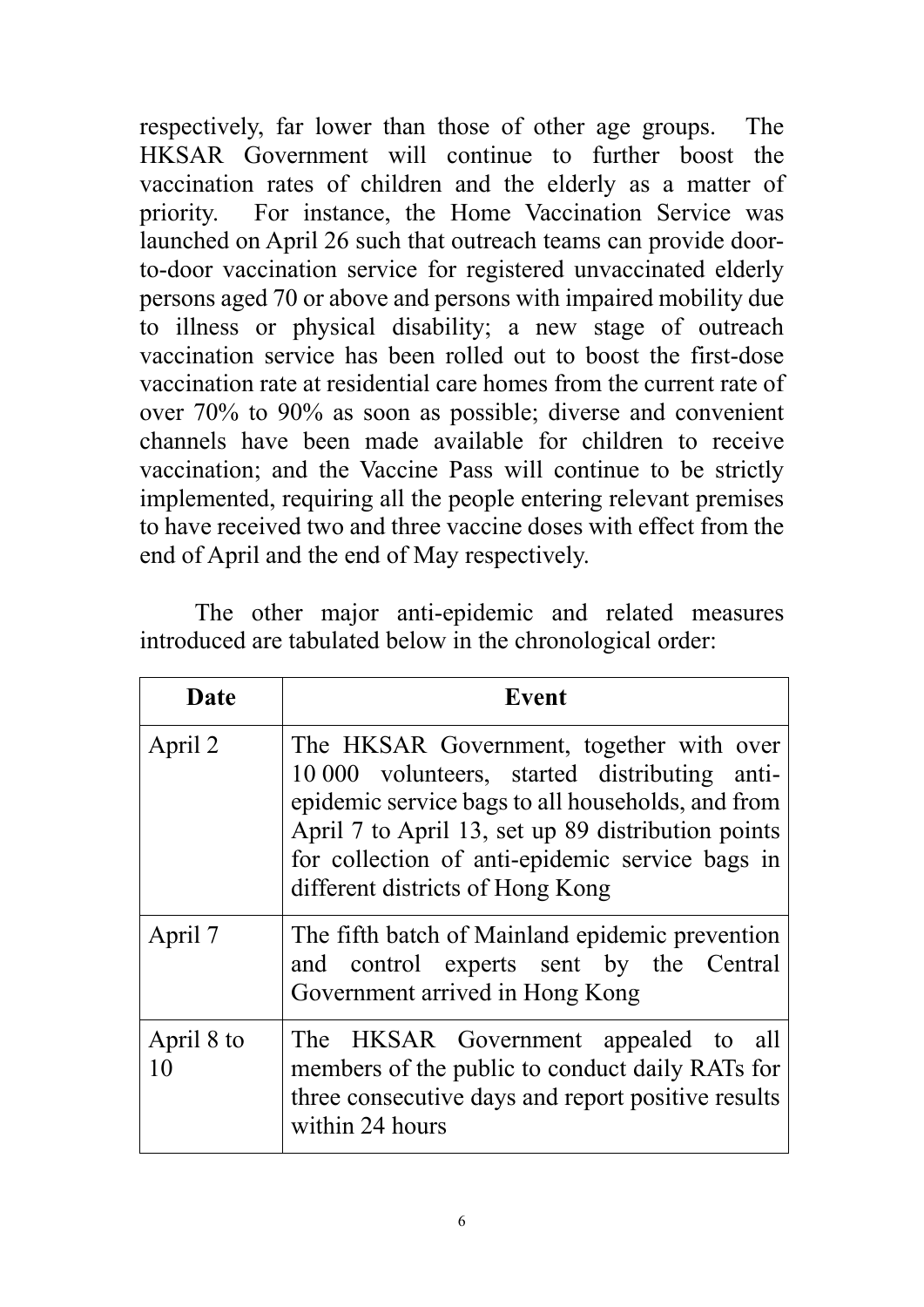| <b>Date</b> | <b>Event</b>                                                                                                                                                                                                                                                                                                                                                                                            |
|-------------|---------------------------------------------------------------------------------------------------------------------------------------------------------------------------------------------------------------------------------------------------------------------------------------------------------------------------------------------------------------------------------------------------------|
| April 8     | Having taken the experts' advice into<br>consideration, the HKSAR Government<br>announced that persons aged 60 or above having<br>received three doses of the Sinovac vaccine or the<br>BioNTech vaccine could receive the fourth<br>vaccine dose at least three months after their last<br>dose                                                                                                        |
| April 11    | The Department of Health informed private<br>doctors using the Electronic Health Record<br>Sharing System that they could apply via the<br>dedicated electronic platform to obtain two types<br>of COVID-19 oral drugs; as at April 26, over<br>200 doctors registered to use the drugs                                                                                                                 |
| April 13    | The sampling method for the additional rapid<br>nucleic acid test required of passengers when<br>departing via land boundary control points or the<br>Hong Kong International Airport for the<br>Mainland or Macao was changed into taking<br>nasopharyngeal swabs (originally combined nasal<br>and throat swabs) to avoid outflow of the virus                                                        |
| April 14    | Children aged 3 to 11 having received two doses<br>of the Sinovac vaccine for three months could<br>receive the third dose of the Sinovac vaccine                                                                                                                                                                                                                                                       |
| April 19    | The first phase of the Penny's Bay Community<br>Isolation Facility constructed with the support of<br>the Central Government was handed over to the<br>Government, providing around<br>HKSAR<br>1 000 units involving around 2 000 beds; the<br>remaining facilities would be handed over<br>gradually, with the whole project providing<br>around 7 000 units involving around 14 000 beds<br>in total |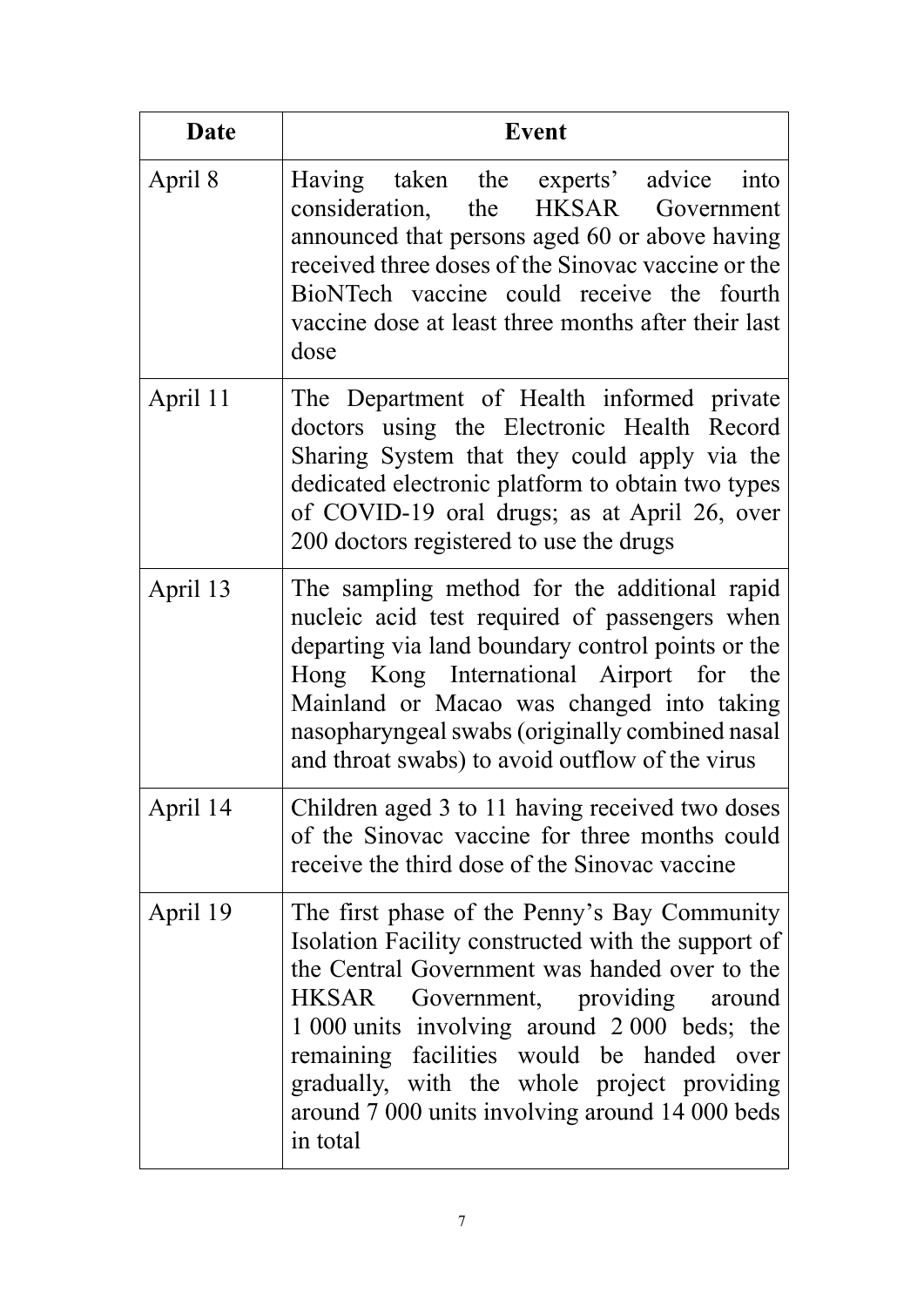| <b>Date</b> | <b>Event</b>                                                                                                                                                                                                                                                 |
|-------------|--------------------------------------------------------------------------------------------------------------------------------------------------------------------------------------------------------------------------------------------------------------|
| April 19    | The HKSAR Government launched the recovery<br>record QR code for persons infected with<br>COVID-19 to facilitate their entry into the<br>relevant premises under the Vaccine Pass                                                                            |
| April 19    | The first batch of some 190 doses of AstraZeneca<br>monoclonal antibody drug for prevention of<br>COVID-19 arrived in Hong Kong for use by the<br>Hospital Authority expectedly on patients who<br>are immunocompromised and those with organ<br>transplants |
| April 23    | The Department of Health set up a new hotline<br>number (1830 111), together with the two existing<br>numbers (2125 1111 and 2125 1122), for the<br>public to make COVID-19-related enquiries                                                                |

#### Supporting enterprises to regain vigour and safeguard jobs

Since the HKSAR Government's announcement of the preliminary framework of the 2022 Employment Support Scheme (ESS) on March 18, many Legislative Council (LegCo) Members and the relevant sectors have expressed strong support while raising further requests. After listening to the views of various parties, I announced on April 7 the refined version of the 2022 ESS. The enhancement measures included: removing the monthly salary cap for employees eligible for the wage subsidy; allowing employers to choose either the 2020 ESS data or the fourth quarter of 2021 for setting the number of headcounts eligible for the wage subsidy; allowing the industries which are less affected by the fifth wave of the epidemic to apply for the wage subsidy, with 100 employees as the cap (with the Exclusion List amended into the Restricted List); covering part-timers, temporary staff, as well as self-employed persons, and employees aged 65 or above, with Mandatory Provident Fund accounts. Following the passage of the funding application worth